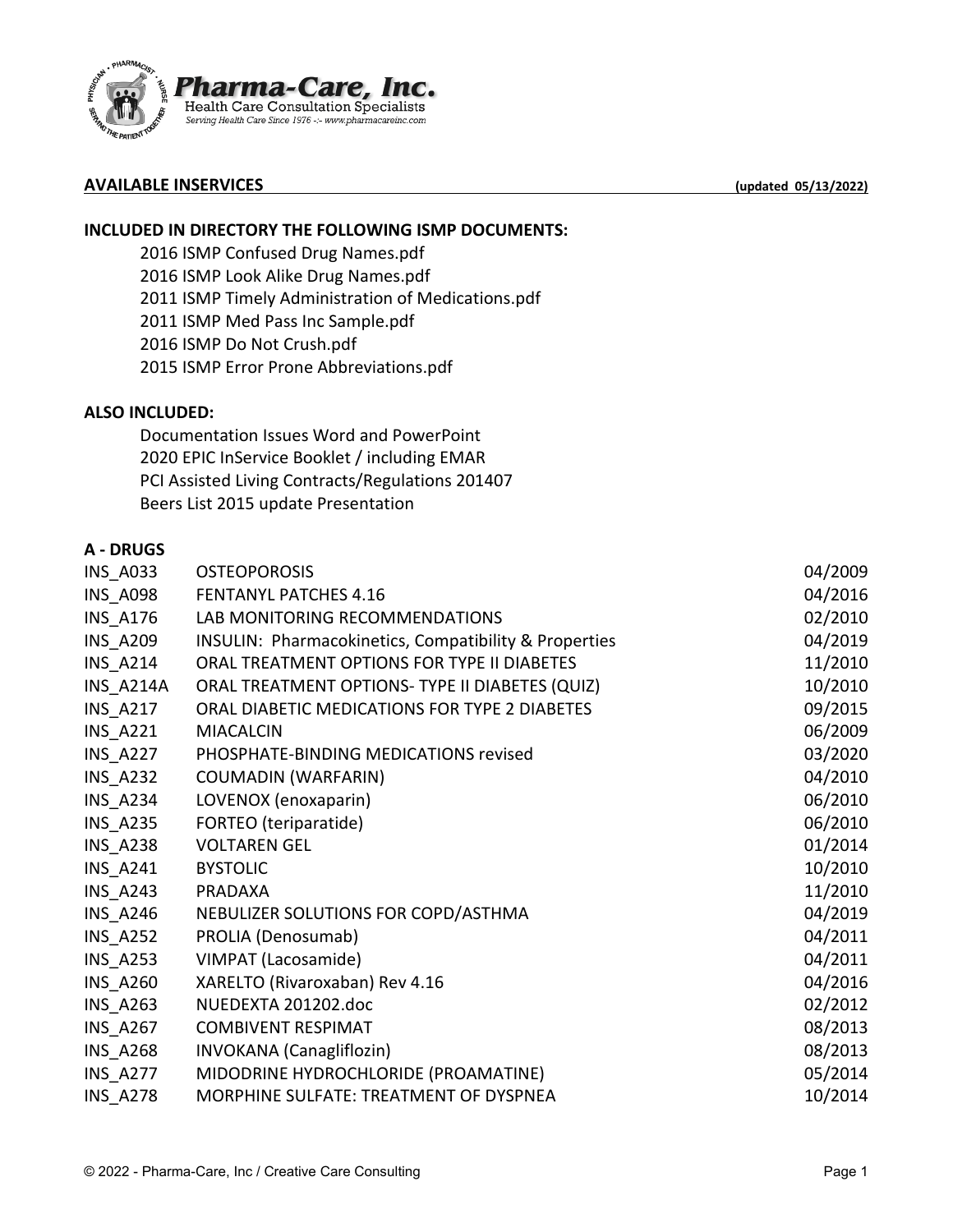



| INS A281        | IV LASIX (FUROSEMIDE)                           | 07/2014 |
|-----------------|-------------------------------------------------|---------|
| <b>INS A282</b> | STERIODS FOR THE TREATMENT OF COPD              | 10/2014 |
| <b>INS A283</b> | <b>ANTICOAGULANTS</b>                           | 11/2016 |
| <b>INS A285</b> | PROTONIX GRANULES FOR SUSPENSION                | 01/2015 |
| <b>INS A286</b> | NON-INSULIN INJECTABLE DIABETIC MEDICATIONS     | 11/2016 |
| <b>INS A287</b> | PLATELET INHIBITORS                             | 01/2015 |
| <b>INS_A288</b> | <b>HOUSE STOCK</b>                              | 03/2015 |
| <b>INS A289</b> | ANTIBIOTIC ALLERGY CROSS SENSITIVITY            | 06/2015 |
| <b>INS A293</b> | <b>COMMON MEDICATION-RELATED QUESTIONS</b>      | 09/2015 |
| <b>INS A296</b> | TOP 10 NEW DRUGS                                | 02/2016 |
| <b>INS A301</b> | <b>TAMIFLU</b>                                  | 03/2018 |
| <b>INS A302</b> | NARCAN (Naloxone HCI) Nasal Spray revised       | 06/2020 |
| <b>INS_A306</b> | <b>VELTASSA (patiromer) for ORAL SUSPENSION</b> | 05/2019 |
| <b>INS A308</b> | <b>SHINGRIX</b>                                 | 08/2019 |
| <b>INS A315</b> | MORPHINE MILLIGRAM EQUIVALENTS rev              | 09/2020 |
| <b>INS A317</b> | <b>NALOXONE INJECTION</b>                       | 09/2020 |
| <b>INS_A321</b> | SEMGLEE                                         | 03/2021 |
| <b>INS A322</b> | BAMLANIVIMAB and ETESEVINBA                     | 04/2021 |
| INS A323        | PAIN MEDICATION DOSAGE FORMS                    | 04/2021 |
| <b>INS_A325</b> | VORICONAXOLE                                    | 03/2022 |
| <b>INS A332</b> | LEVOTHYROXINE                                   | 05/2022 |
|                 |                                                 |         |

## **B - MED ADMINISTRATION AND STORAGE**

| <b>ANTIBIOTICS: ADMINISTRATION RECOMMENDATIONS (New Name)</b> | 10/2021 |
|---------------------------------------------------------------|---------|
| CONTROLLED SUBSTANCE ACCOUNTABILITY                           | 01/2020 |
| CONTROLLED SUBSTANCE ACCOUNTABILITY POST-TEST                 | 03/2017 |
| MEDICATION STORAGE - Guidelines and Requirements              | 01/2009 |
| RECOMMENDED DRUG ADMNISTRATION TIMES                          | 09/2021 |
| <b>MEDICATIONS WITH SHORTENED EXPIRATION DATES</b>            | 10/2021 |
| <b>MEDICATION PASS</b>                                        | 02/2009 |
| <b>MEDICATION PASS POST-TEST</b>                              | 03/2022 |
| <b>INHALERS: PRODUCTS &amp; INFORMATION</b>                   | 05/2019 |
| PATCHES (Chart)                                               | 01/2014 |
| DOCUMENTATION ISSUES - PAPER (REV)                            | 09/2020 |
| <b>INSULIN PENS AND ADMINISTRATION</b>                        | 03/2021 |
| <b>DIALYSIS TIPS</b>                                          | 03/2022 |
| USP-797 POSTERS                                               | 06/2016 |
| <b>EXELON PATCH</b>                                           | 01/2014 |
| <b>MEDICATION ADMINISTRATION VIA G- OR J- TUBE</b>            | 03/2022 |
| INSULIN VIALS & PENS - EXPIRATION DATE AFTER OPENING          | 03/2021 |
| <b>MEDICATION PASS</b>                                        | 05/0222 |
| <b>MEDICATION PASS QUIZ</b>                                   | 05/2022 |
|                                                               |         |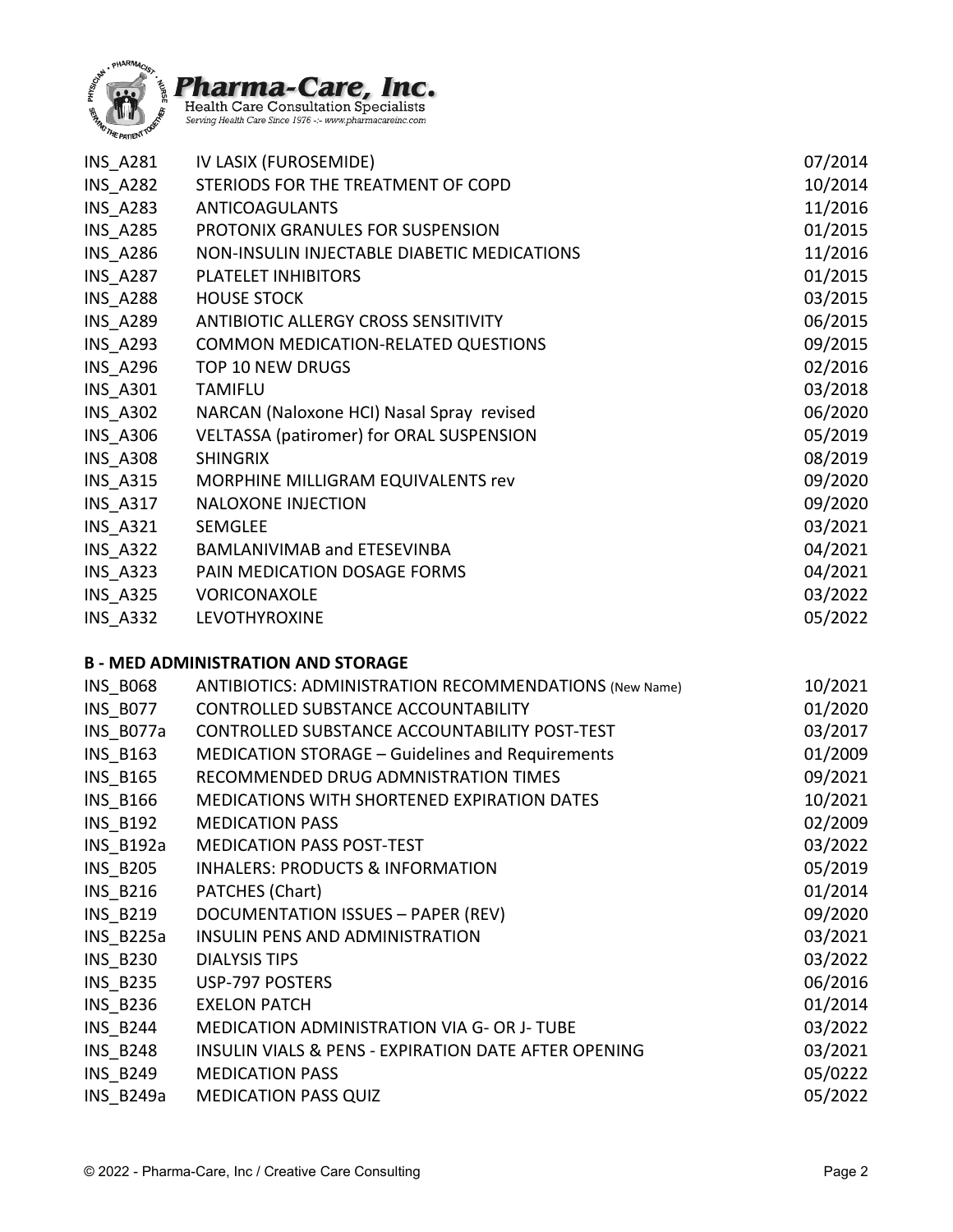



| <b>INS B251</b> | <b>DO NOT CRUSH LIST</b>                             | 04/2019 |
|-----------------|------------------------------------------------------|---------|
| INS_B264        | <b>EYE DROPS</b>                                     | 01/2014 |
| <b>INS_B266</b> | CALCULATION FOR MEDICATION DISCARD DATES             | 07/2014 |
| INS_B273        | <b>MEDICATION PASS (PP)</b>                          | 01/2014 |
| <b>INS_B274</b> | PATCHES (Word)                                       | 01/2014 |
| <b>INS_B280</b> | COMMON MISCONCEPTIONS IN LONG-TERM CARE              | 07/2014 |
| <b>INS_B288</b> | <b>HOUSE STOCK</b>                                   | 03/2015 |
| <b>INS B284</b> | STORAGE AND CONTROL OF MEDICATIONS IN AL RESIDENCIES | 10/2014 |
| <b>INS_B291</b> | AS NEEDED" MEDICATION ORDER REVIEW                   | 09/2015 |
| <b>INS_B292</b> | HOW TO USE A METERED-DOSE INHALER                    | 09/2015 |
| <b>INS_B295</b> | PHARMACY QUIZ 4.16                                   | 04/2016 |
| INS B295A       | PHARMACY QUIZ ANSWER KEY 4.16                        | 04/2016 |
| <b>INS_B299</b> | REFRIGERATED EXPIRATION (Dating 36-36 degrees F)     | 03/2017 |
| <b>INS B303</b> | DIALYSIS COMMUNICATION GUIDELINES                    | 12/2018 |
| <b>INS_B310</b> | PROPER DOCUMENTATION WITH HOLD PARAMETERS            | 08/2019 |
| <b>INS_B312</b> | PROPER STORAGE OF IV FLUIDS                          | 06/2020 |
| <b>INS B324</b> | UNIT INSPECTION REMINDERS                            | 04/2021 |
| <b>INS_B328</b> | <b>RIGHTS OF MED PASS</b>                            | 03/2022 |
| <b>INS B236</b> | CONTINUOUS GLUCOSE MONIZTORING SYSTEM                | 03/2022 |
| <b>INS_B330</b> | UNAVAILABLE MEDICATIONS                              | 05/2022 |
| C - PSYCH       |                                                      |         |
| <b>INS_C108</b> | PSYCHOACTIVE MONITORING                              | 04/2019 |
| INS C108b       | PSYCHOACTIVE MONITORING POST TEST                    | 05/2014 |
| <b>INS_C109</b> | PSYCHOTROPIC MEDICATION DOCUMENTATION AND REDUCTION  | 04/2009 |
| <b>INS C215</b> | PSYCHOACTIVE MEDICATION LIST                         | 04/2021 |
| <b>INS_C220</b> | TARGET BEHAVIORS FOR ANITPSYCHOIC MEDICATIONS        | 06/2009 |
| <b>INS_C231</b> | PSYCHOACTIVE THERAPY                                 | 03/2010 |
| <b>INS C245</b> | <b>MOOD STABILIZERS</b>                              | 12/2010 |
| <b>INS C250</b> | <b>PSYCH SUMMARIES</b>                               | 06/2015 |
| <b>INS_C254</b> | PSYCHOACTIVE MEDICATION SIDE EFFECTS                 | 04/2011 |
| <b>INS C300</b> | PSYCHOTROPIC DOCUMENTATION GUIDELINES                | 03/2021 |
| <b>D-SAFETY</b> |                                                      |         |
| <b>INS_D162</b> | <b>MEDICATION ERRORS, Avoiding Them</b>              | 02/2009 |
| <b>INS_D239</b> | BLACK BOX WARNINGS: What You Need to Know            | 09/2010 |
| <b>INS D257</b> | PROPER MEDICATION ORDERS                             | 04/2012 |
| <b>INS_D258</b> | MONTHLY PHYSICIAN ORDER RECAPITULATION               | 09/2011 |
| <b>INS_D259</b> | <b>MEDICATION PASS</b>                               | 09/2011 |
| <b>INS_D261</b> | <b>INFECTION CONTROL OVERVIEW</b>                    | 04/2012 |
| <b>INS D294</b> | <b>MEDICATION RECONCILIATION</b>                     | 01/2016 |
| <b>INS D297</b> | <b>SEROTONIN SYNDROME 3.16</b>                       | 03/2016 |
|                 |                                                      |         |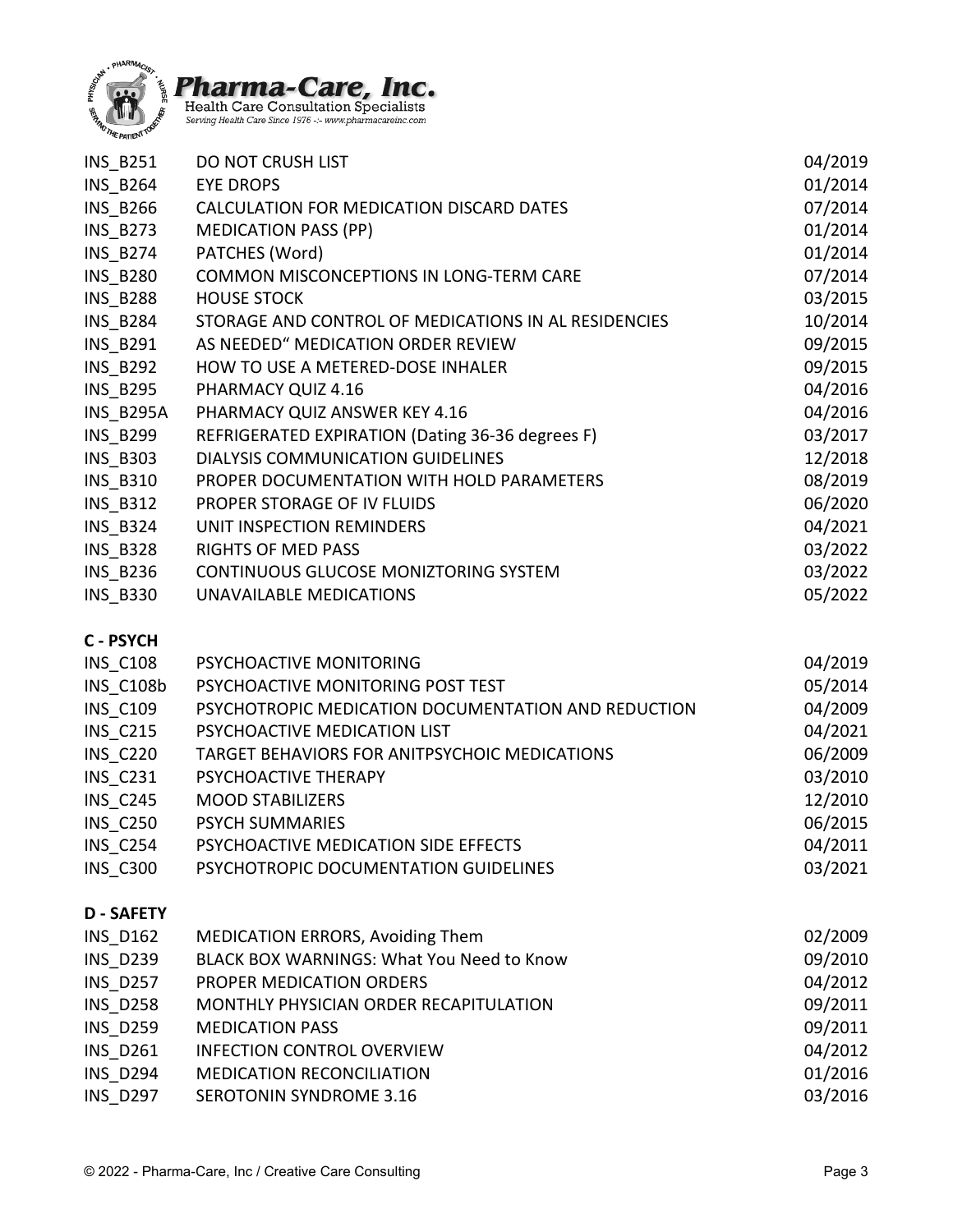

| <b>INS D329</b>           | PCC MEDICALTION ALLERGIES                            | 04/2022 |
|---------------------------|------------------------------------------------------|---------|
| <b>INS D331</b>           | <b>MED ERROR REPORT</b>                              | 05/2022 |
|                           |                                                      |         |
|                           |                                                      |         |
| E - PAIN                  |                                                      |         |
| <b>INS E035</b>           | PAIN ASSESSMENT                                      | 06/2009 |
| <b>INS_E222</b>           | PAIN MANAGEMENT PROTOCOL                             | 06/2009 |
| <b>INS E265</b>           | <b>OVERVIEW OF PAIN ASSESSMENT &amp; MEDICATIONS</b> | 04/2012 |
| <b>INS E319</b>           | PAIN MANAGEMENT DOCUMENTATION                        | 10/2020 |
|                           |                                                      |         |
| <b>F - DISEASE STATES</b> |                                                      |         |
| <b>INS_F213</b>           | <b>CONGESTIVE HEART FAILURE</b>                      | 01/2009 |
| <b>INS F218</b>           | <b>CONGESTIVE HEART FAILURE MEDICATIONS</b>          | 02/2009 |
| <b>INS F224</b>           | <b>HYPERTENSION: CLASSIFICATION &amp; MEDICATION</b> | 11/2009 |
| <b>INS F226</b>           | H1N1 FLU                                             | 10/2009 |
| <b>INS F237</b>           | <b>FLU VACCINE 2010-2011</b>                         | 09/2010 |
| INS F237A                 | <b>FLU VACCINE 2010-2011 (QUIZ)</b>                  | 10/2010 |
| <b>INS F269</b>           | <b>RHABDOMYOLYSIS</b>                                | 08/2013 |
|                           |                                                      |         |

# **G - WOUND CARE**

# **H - STATE & FED REGS**

| <b>INS H001</b>                 | SEVERITY GRID FOR RATING NURSING HOME DEFICIENCIES | 12/2008 |
|---------------------------------|----------------------------------------------------|---------|
| <b>INS H210</b>                 | NURSING HOME STATE SURVEY GUIDELINES 2007          | 02/2007 |
| <b>INS H233</b>                 | <b>UNECESSARY DRUG</b>                             | 04/2010 |
| <b>INS H240</b>                 | FEDERAL REGULATIONS REGARDING DEA FORM 222         | 01/2020 |
| INS H242a                       | BIENNIAL CONTROLLED SUBSTANCE INVENTORY (complete) | 01/2022 |
| INS_H242b                       | BIENNIAL CONTROLLED DEA FORM                       | 01/2022 |
| INS H242c                       | BIENNIAL CONTROLLED DEA CHECKLIST                  | 01/2022 |
| INS H242d                       | DEA CONTROLLED SUBSTANCE DESTROED FORM 41          | 01/2022 |
| <b>INS H270</b>                 | AUTOMATED MEDICATION SYSTEM (or BACK-UP SUPPLY)    | 01/2014 |
| <b>INS H271</b>                 | DESTRUCTION OF CONTROLLED DANGEROUS SUBSTANCES     |         |
|                                 | <b>FROM BACK-UP MEDICATIONS</b>                    | 01/2014 |
| <b>INS_H290</b>                 | $FTAG - F431$                                      | 02/2021 |
| <b>INS H301</b>                 | NEW REGULATIONS ON CRUSHING AND 14 DAY PRN         | 12/2017 |
| <b>INS H304</b>                 | INTERNAL NARCOTIC AUDIT CHECKLIST                  | 04/2019 |
| <b>INS H305</b>                 | <b>ANTIBIOTIC STEWARDSHIP</b>                      | 05/2019 |
| <b>I - POLICY AND PROCEDURE</b> |                                                    |         |
|                                 |                                                    |         |

| INS 1102        | PHARMA-CARE MONTHLY REPORT                       | 11/2017 |
|-----------------|--------------------------------------------------|---------|
| <b>INS 1065</b> | RESIDENT CONSENT FOR PHARMACEUTICAL CONSULTATION | 10/2008 |
| INS 1311        | REPORTING DRUG DIVERSION/LOSS                    | 10/2020 |